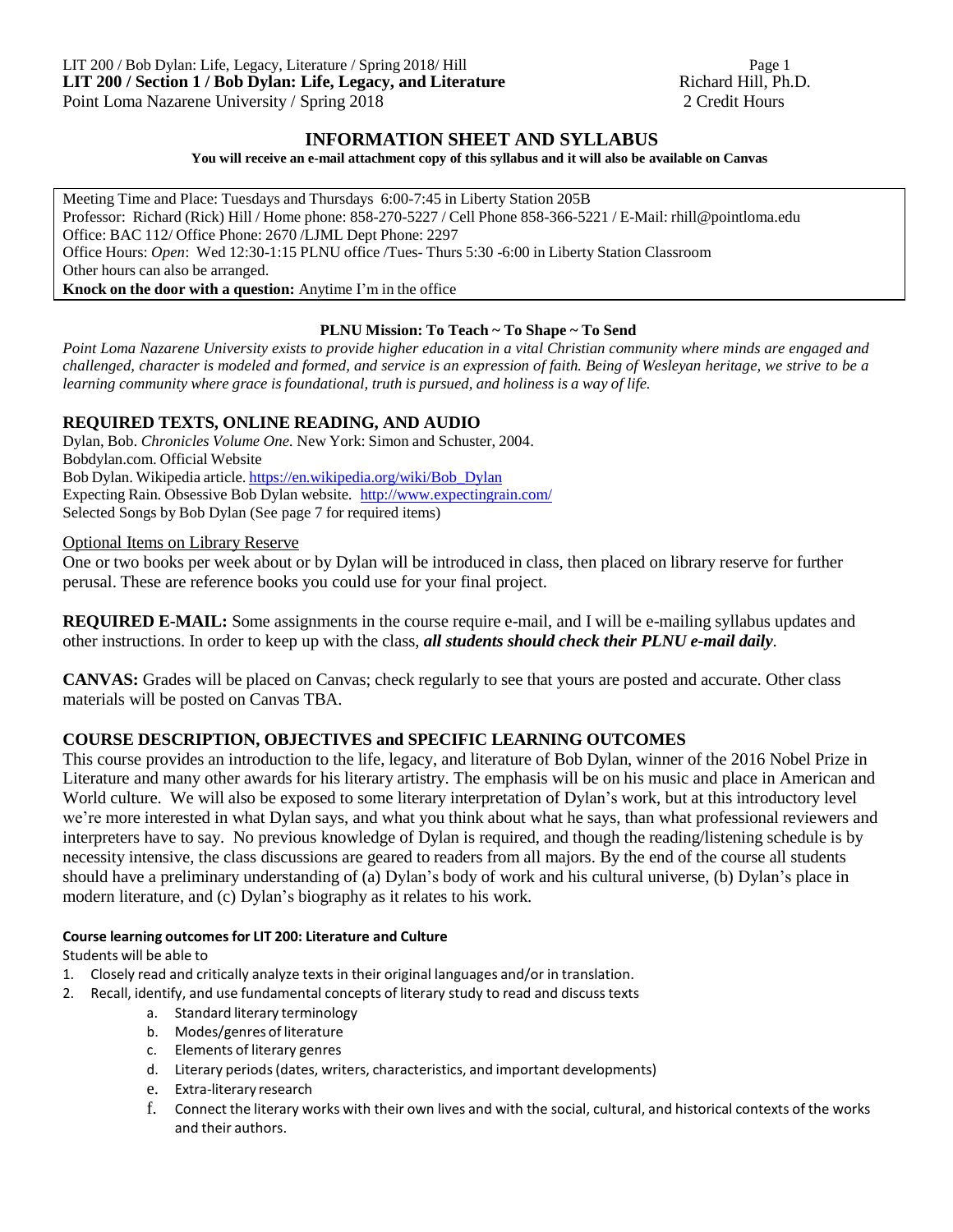### **ATTENDANCE POLICY**

*This emphasis-on-participation course requires daily attendance, and the attendance policy is designed to help you get the most out of the course.*

Extra Credit for perfect attendance: Students who miss no classes or portions of classes for ANY reason will have 10 extra credit points added to their final scores.

Excused absences: The only "excused" absences are those authorized by the Provost, usually for official school activities (sports, music, etc.). Your coach or professor will notify the provost if you are involved in an excusable activity.

No penalty absences: Students are allowed up to two "unexcused" absences for illness, personal business, oversleeping, or whatever, without grade penalty and without having to explain the absence. However, quizzes missed cannot be made up.

Excessive absences: Students who miss more than two classes will have 100 points deducted for each missed class thereafter. Students who miss more than two classes before midterm  $(4<sup>th</sup> week)$  will be de-enrolled from the course.

*Exceptions to the above*: If you have a serious accident or illness that requires hospitalization, we will make special arrangements if you notify me as soon as possible.

Late arrivals and half absences: Students who arrive late will miss all or part of the daily quiz and have their late arrival count as a "tardy" if it is less than 10 minutes. Late arrivals longer than 10 minutes will count as half-absences. After three late arrivals, each "tardy" will be counted as a half-absence for grading purposes. Early departures of 10 minutes or less will also count as tardies; and departures more than 10 minutes before the end of class will count as half-absences.

**IMPORTANT: Please notify me immediately if you have a schedule conflict that will or may cause you to be late for class more than three times in the semester. If you are involved in sports or other extra-curricular endeavors** that will cause you to miss more than two classes, you should strongly consider taking a MWF quad course **instead. Absences will affect your grade, whether excused or not.**

## **CLASS ACTIVITIES**

### **Reading, Watching, Listening, Discussion**:

*In Class:* We will begin most days with a reading quiz, followed by a discussion of the assigned readings. Other activities include panel discussions, videos, and recordings pertaining to Dylan and his work, plus background talks by the professor and guest speakers and presentations by students.

**IMPORTANT READING NOTE:** Most of us have read or heard at least some of the assigned material, but all class members, including the professor, are expected to re-read/watch/listen to all the assigned works**,** following the class reading schedule.

### **Quizzes**

Daily reading/listening/viewing is essential to good discussions. Quizzes will consist of objective content questions on the current assignment. If you read/listened to/watched the assignment recently, you should do well on the quiz. Missed or low-score quizzes can't be made up, but in recognition that everyone has a few less than perfect days in a semester, **the lowest two quiz scores (including zeros) will be dropped when the final grades are configured.**

**Midterm exam:** The midterm exam is an objective True-False, matching, and multiple choice exam on Dylan's biography, chronology, and works. You may bring to the midterm one page of notes (both sides) for your personal use. Sharing notes is not permitted during the exam.

## **Final Exam / Presentation**

The Final exam/ presentation is a group effort on a topic TBA. See presentation instructions and schedule for details. By PLNU policy, there will be no rescheduling or makeups for the midterm or final presentation due date except in the case of Provost mandate or hospitalization.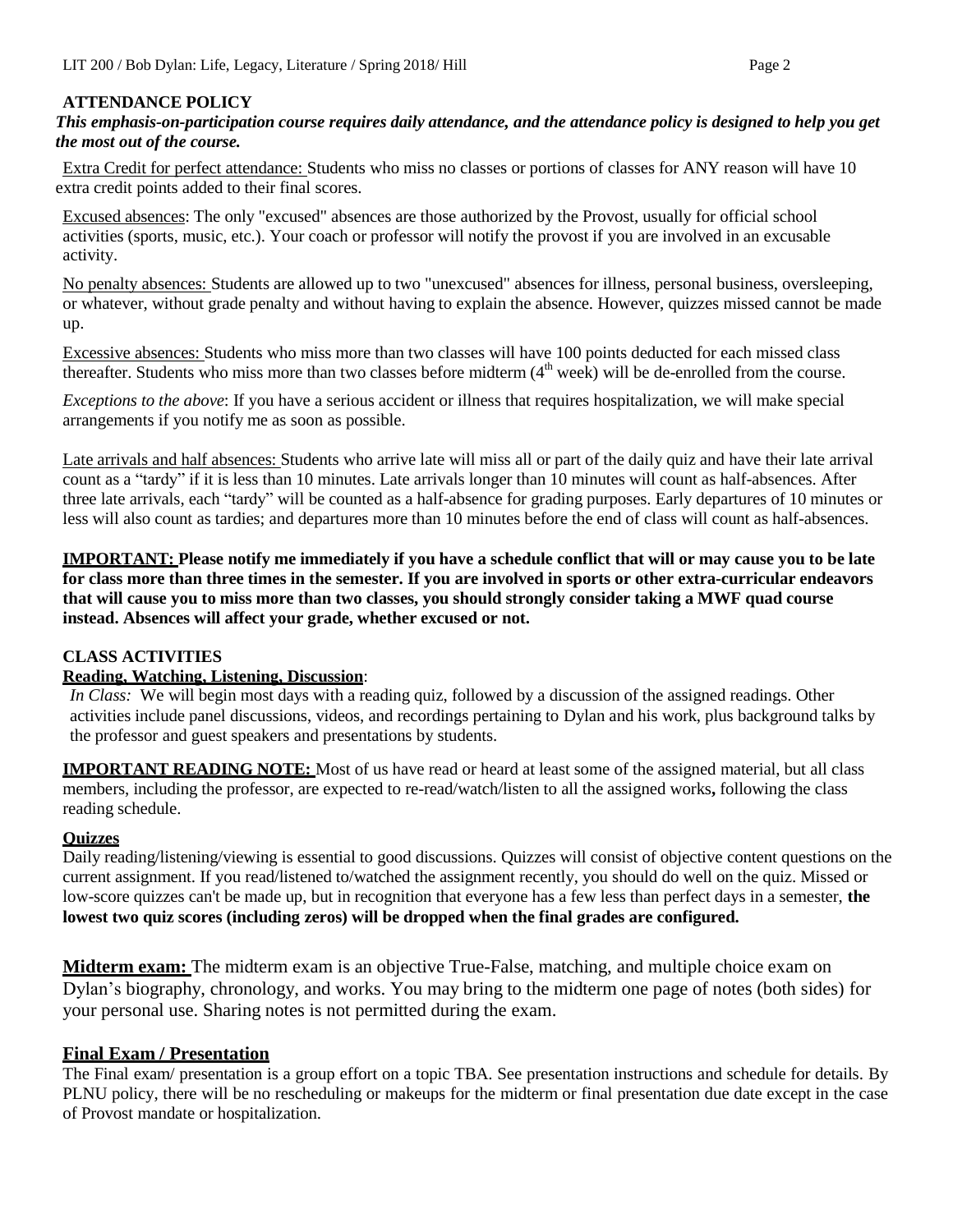## **Short Writings**

In addition to occasional in-class writing assignments, each student will write 2 one-page, single-spaced reading worksheets, scheduled by group. Paper OR email copies are due at the beginning of class on the date due. If you are running late or unable to come to class, email the assignment as a file attachment by 10 am or have someone bring the paper copy by10 am. **Late writings will be discounted 15 points per calendar day, including weekends. No late** writings will be accepted after they are 4 calendar days late. To avoid losing points, be sure to spell check your **assignments and use the proper format as outlined below and shown on the sample.**

# INSTRUCTIONS FOR READING ASSIGNMENT WORKSHEETS

1.Worksheets should be 1-2 pages, single-spaced. To earn full credit for your sheet, please follow the format model on the next page when you do your sheets.

## 2. All worksheets must be typed and turned in on the due date for credit up to 150 points.

3. Worksheets must be your own work. It's okay to look up words or even read reviews about particular songs, BUT you should never copy and paste anything from the internet into a worksheet, and **you should never use any phrases, sentences, paragraphs or even ideas from any source whatsoever without naming the source you got the idea from AND using quotation marks for any quotes you use from a source**. If you neglect to name a source or use quotation marks for quotes, you have committed plagiarism. The penalty for any instance of plagiarism is an F for the course and a report to the academic dean. The good news is that your own ideas and reactions to the song are all that is required to get full points—so there's no need read outside material to do well.

# **Worksheet Format (See next page for Worksheet Model)**

AT THE TOP Name, Class (LIT 200 / Dylan), Assignment, Date.

I. Statement of progress: "I read the assigned *Chronicles* chapter (number/section(s) or "I read chapter 1, but only half of the chapter 4 assignment," or "I skimmed the chapters and listened to six songs," "I read and listened to all the assigned material (include list of required material) etc.  $(-10$  words)

II. In this *Chronicles* section I especially liked / disliked this paragraph/ line (quote it) because (specific concrete reason as it ties in with your overall understanding of Dylan's work words 25-50

III. I listened to the following three assigned songs **twice**: (List them, "Title in quote marks")

IV. I listened to the song three times because  $(25 \sim 50 \text{ words})$ . **Don't summarize or quote the song extensively;** instead, be very specific about why this song was the most interesting of all)

V. My least favorite song in the assigned listening was  $(\overline{\text{"title''}})$ 

because (25 ~50 words) **Again, don't summarize or quote the song extensively;** instead, be very specific about why this song was the LEAST interesting of all). "I just didn't like the sound of it" is not specific.

V1. Comments on one of the videos we've watched (or a video you found on YouTube) as it relates to today's assignments. What did the video do for your understanding of the song? Be specific  $(25 \sim 50 \text{ words})$ 

VII. Note something else in the assignment (a song, a *Chronicles* paragraph, a comment on the Expecting Rain site, or whatever) that particularly interested you.  $(25 \sim 50 \text{ words})$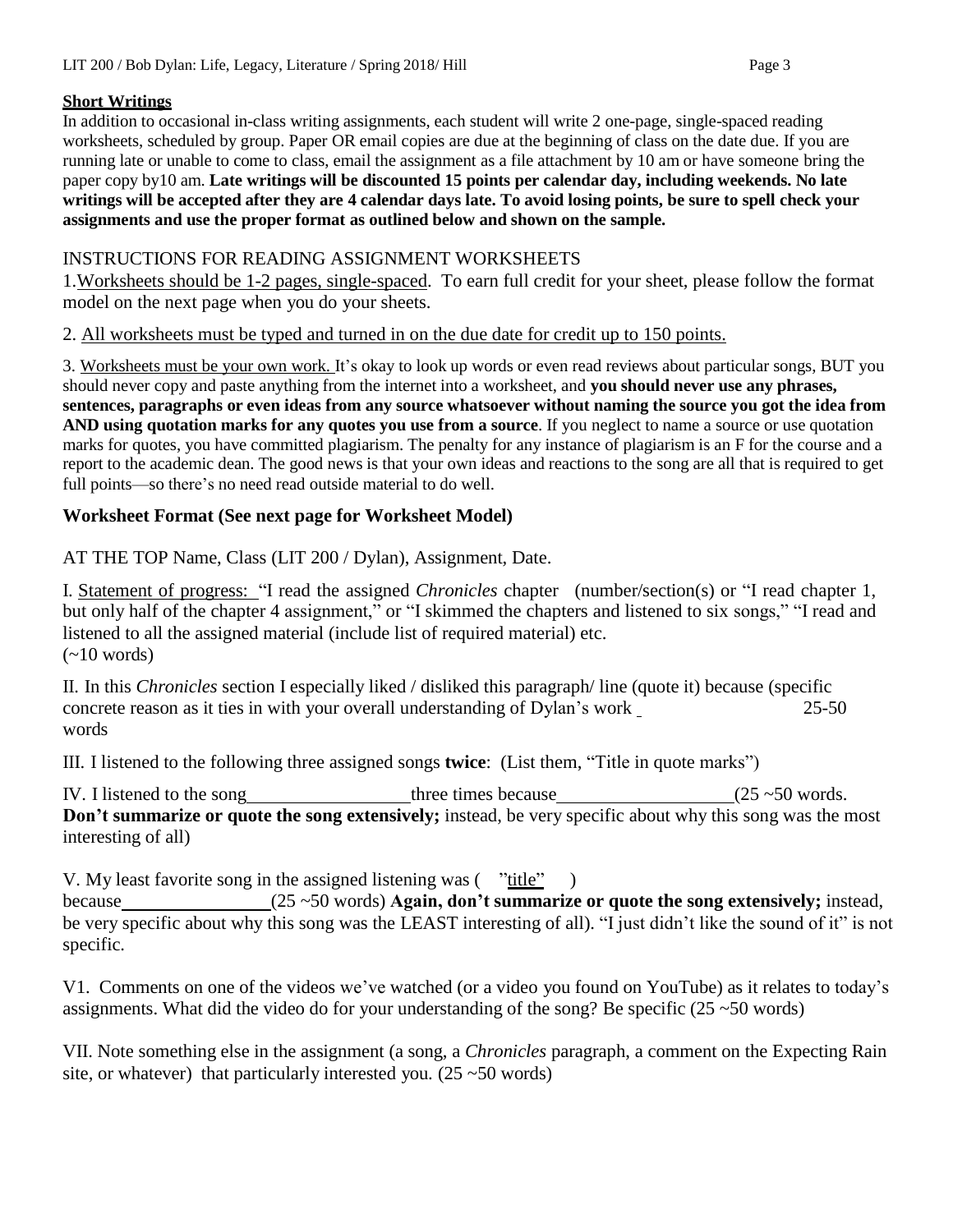## **WORKSHEET MODEL**

Dylan McLoma / WORKSHEET #2 LIT207 / September 13, 2017

I. I read/listened to almost everything assigned: all of chapter 2, except I skimmed the last five pages of CH 3. I listened to the assigned songs (List them) except I didn't get to "Rapunzel Revived"

II. In this Chronicles chapter I was fascinated by the way Dylan describes Cleveland. "Dead, dead town: whipped wind and trees, my father's face in the wrestling poster—enough to punch my ticket." I've been to Cleveland, and the wrestling poster cracked me up! The whole town is crazy for wrestling, so I know Dylan was there too—and the father's face ties in nicely with the early childhood memories in Chapter 1.

III. I listened to the following four songs twice: "Looking Up," "Hold on, I'm Comin'" "The Contender," "Gypsum Land," "Fortuitous Fall," "The Web." "Fortuitous" was most interesting.

IV. I listened to "Fortuitous Fall" 4 times because Dylan's use of time sequences was fascinating—especially the part about the mother and father meeting purely by chance, and who would the narrator be if his mom had gone for coffee with the dad's friend (who asked her first)? All this got me musing along the same lines in my life and family history. The line "Her face, her face in the hubcap reflected" made the whole scene come alive, and I think the repetition of "her face" is what makes it haunting somehow. I also like the jumpy rhythm, which sets up the weird time sequences.

V. My least favorite song in the assigned reading was "Rennetless" because it seemed so random. Who is "he?" Who is "she"? What is "the you-know" supposed to mean? We never find out who these pronouns refer to and there's no basis for guessing. It's as if Dylan is writing to himself or someone who knows him and all the characters. I just couldn't get into it. I did like the line, "Exercise is the shortcut to the grave," though.

VI. I watched a YouTube video of Dylanologist Hooper Flanagan lecturing at the Colorado Institute of Mines on Dylan's "Looking Up," but didn't really agree with the analysis. He said that "Clearly, the golden tree is erotic imagery," but I see the whole song as anti-erotic. The quartz statues are like ice, the rocks all over the landscape are just dead rock, and line 4 says, "Nothing blooms here"--I just don't perceive the "sensual undercurrents" and "Freudian hints" that Flanagan seems so sure of.

VII. Along those lines, I did appreciate Wolfman Jack's discussion on *Expecting Rain* of the sprung rhythm in the song "Mrs. Wogus." I have trouble figuring out --I can hear it when someone points it out, but I've always had trouble picking out on my own whether something is in3/4 time, 4/4 time, or whatever. But the close reading of the second stanza made the whole idea a little clearer—I could (sort of) hear the rhythm as it related to the song—a weird waltz with the old man in the supermarket. I also like Wolfman's discussion of the cultural underpinnings of the song—that the murders of JFK, RFK, and MLK in the sixties had a profound effect on Dylan's seeming withdrawal (at least temporarily) from the protest movement and into songs about cows and other innocuous topics.

------------------------------------------------------------------------------------------------------------

**CLASS DISCUSSION POLICY:** This class is hereby declared an open forum. By open forum: everyone is entitled to his or her opinion on anything we discuss and everything we write. I have opinions on Dylan and other matters that may come up in discussions, and you are welcome to disagree with them—lively discussion is what college is all about.

**EVALUATION** Grades are calculated from writings, reading quizzes, midterm, and final project. Perfect attendance and participation will add points; missing more than two classes will deduct points. Grades will be figured on the following percentages:

| Short Writings $(2 \t@ 150 \t points each) 30\%$ |     | $92 - 100 = A$    | $70 - 75.9 = C$   |
|--------------------------------------------------|-----|-------------------|-------------------|
| Reading Quizzes: $&$ misc. (~25 pts each) 40%    |     |                   | $76 - 78.9 = C +$ |
| Midterm: $\sim$ 100 points                       | 10% | $90 - 91.9 = A$   | $68.5 - 69.9 = C$ |
| Final Exam/ Presentation $\sim$ 200 points       | 20% | $87 - 89.9 = B +$ | $65 - 68.4 = D+$  |
|                                                  |     | $81 - 86.9 = B$   | $60 - 64.9 = D$   |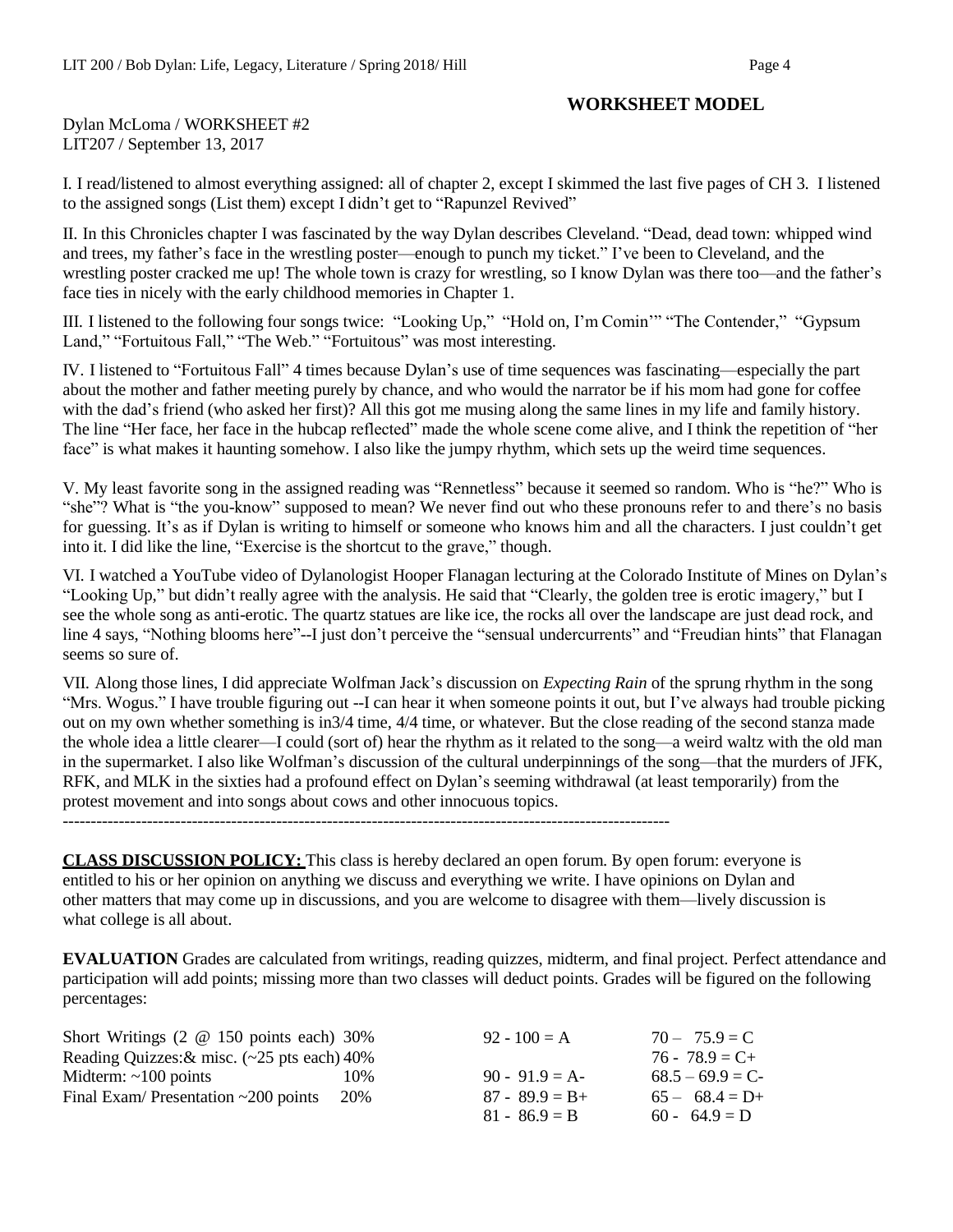**Class Participation** Although we will have lectures, the class is not intended to be primarily a lecture course, but rather an open and energetic discussion of Dylan and his writing. To encourage participation, students may earn up to 20 points (at 1-2 points per item) for sharing an insight or asking a question in class, leading a discussion group, being the secretary/spokesman for a discussion group, presenting a devotional, being a group leader for the final projects, and other miscellaneous activities as designated by the professor. In order to earn these points, students must document their participation. **Typed, hardcopy** participation logs will be collected on the 2nd,  $4<sup>th</sup>$ , and  $6<sup>th</sup>$  and  $8<sup>th</sup>$  week of class; participation points will be given only for the previous weeks covered by the log. For formatting, follow the sample:

# SAMPLE PARTICIPATION LOG

#### Chris Loma # 01010101 GROUP 3 LIT 200 / Dylan / Dr. Hill

LOG 1, Weeks 1-2

| Date | What I Said/Did                                                                                                                                                                                   | Points                                               |
|------|---------------------------------------------------------------------------------------------------------------------------------------------------------------------------------------------------|------------------------------------------------------|
| 9/1  | Read my comment on Dickensian Overtones in<br>Dylan's early education.                                                                                                                            | (Leave this column<br>blank; professor will fill in) |
| 9/8  | Asked my writing question about the nature of<br>love in Silent Weekend.                                                                                                                          |                                                      |
| 9/12 | Was secretary/spokesperson for my group                                                                                                                                                           |                                                      |
| 9/12 | Disagreed with professor's view of Dylan cosmology<br>In <i>Blonde on Blonde</i> : I said Dylan couldn't have been<br>any kind of Pork Industry spokesperson because of his Jewish<br>upbringing. |                                                      |
| 9/14 | Brought in a video clip of a PBS news story on a new Dylan<br>documentary.                                                                                                                        |                                                      |

**PLAGIARISM** PLNU has adopted a zero tolerance policy toward all forms of cheating. Copying or *any* talking during quizzes is considered cheating.

Here is the policy for the LJML department and this class:

~All work must be written with no outside help. This is not a course for lit majors, so reading commentary, literary essays, Sparknotes, etc. should not be part of your writing preparation.

~Copying words, phrases, and ideas from books or journals and failing to note quotes or attribute the material is plagiarism. Downloading material from the Internet without attribution, including sentences, phrases, and ideas, also constitutes plagiarism. *For instance, if you find the unique short phrase "Scintillating prose presented* with rare verve in Dylan's inimitable style" in a book, article, or blog and use it without quotation marks and *attribution, you have committed plagiarism.*

**~"I really didn't mean to plagiarize" is the typical excuse for plagiarism, but ANY plagiarism or copying from reference sources or other students will result in an F for the course. The plagiarist/cheater will also be referred to the academic dean for possible suspension or expulsion from PLNU.**

### **MISCELLANEOUS**

**Neatfreak Alert: Occasionally a grade doesn't get posted correctly, so don't throw anything away--save ALL of your quizzes, graded writings, and class notes until you get your final course grade on your portal.**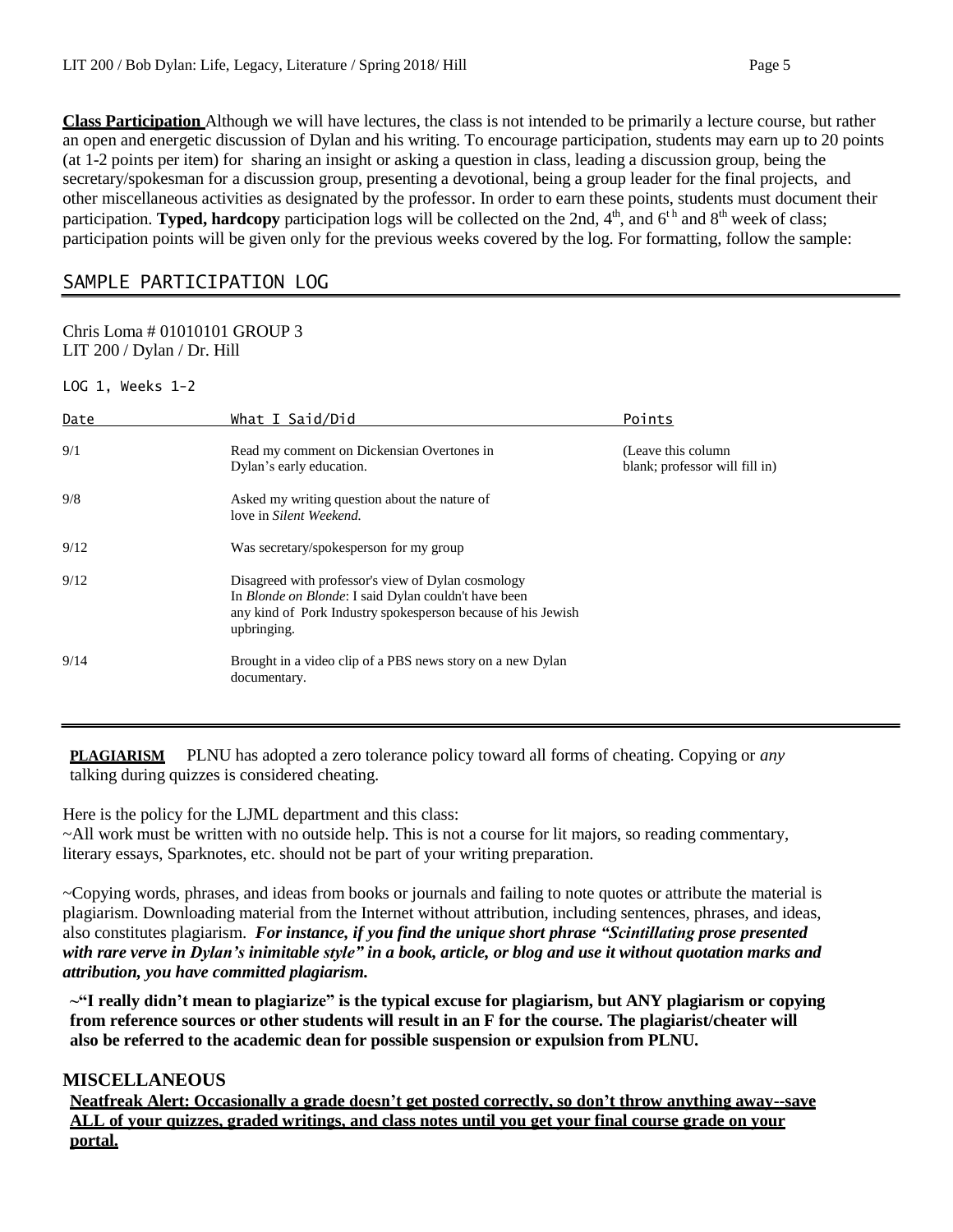# **CLASSROOM DEPORTMENT POLICIES**

How you dress is your business, and you certainly don't have to check your personality at the door. However, adult deportment is the standard in this class. Please refrain from all of the following disruptive and/or distracting actions during official class time:

1. Texting or leaving on the ringer on your cell phone. Turn it to off or vibrate. NEVER TEXT IN CLASS. If you need to make or take an emergency call or text during class time, go outside the classroom to do it.

2. Reading outside material (including school publications). Save for after class.

3. Doing work from other classes or engaging in any personal writing. See above.

4. Doing ANY non-class activities on your computer or phone. *Laptops* may not be used during class time unless medically needed. Take notes on paper and type them up later—this is a good study method. Violators will be asked to leave and be counted absent for the day.

5. Holding private conversations while the professor is talking or while another student is making a comment or asking a question during class discussion.

6. Showing up late and/or without books or other required materials.

7. Doing anything else that is obviously disruptive to other students or distracting to the professor.

*Temporary departures:* If you have to leave class temporarily for an important call, use the restroom, etc., no need to ask permission. But do let me know before class begins if you need to leave early and won't be back.

*Health Issues:* If you have a chronic, acute, or temporary health issue that requires you to sit in a particular area or stand for part of class, wear sunglasses in class, take prescribed medicine, leave class often, etc., I'll work with you if you let me know your situation in advance.

**Official Message from the Vice-Provost on course attendance and changes in registration:** *It is the student's responsibility to* maintain his/her class schedule. Should the need arise to drop this course (personal emergencies, poor performance, etc.), the student has the responsibility to follow through (provided the drop date meets the stated calendar deadline established by the university), not the instructor. Simply ceasing to attend this course or failing to follow through to arrange for a change of registration *(drop/add) may easily result in a grade of F on the official transcript.*

### OFFICIAL ACADEMIC ACCOMMODATIONS STATEMENT FROM THE UNIVERSITY

"While all students are expected to meet the minimum academic standards for completion of this course as established by the instructor, students with disabilities may require academic accommodations. At Point Loma Nazarene University, students requesting academic accommodations must file documentation with the Disability Resource Center (DRC), located in the Bond Academic Center. Once the student files documentation, the Disability Resource Center will contact the student's instructors and provide written recommendations for reasonable and appropriate accommodations to meet the individual learning needs of the student. This policy assists the University in its commitment to full compliance with Section 504 of the Rehabilitation Act of 1973, the Americans with Disabilities (ADA) Act of 1990, and ADA Amendments Act of 2008, all of which prohibit discrimination against students with disabilities and guarantee all qualified students equal access to and benefits of PLNU programs and activities.

**OFFICIAL PUBLIC DISCOURSE STATEMENT:** "Much of the work we will do in this class is cooperative, by nature of the class discussions and general feedback given to written work and/projects; thus you should think of all your writing and speaking for and in class as public, not private, discourse. By continuing in this class, you acknowledge that your work will be viewed by others in the class."

**Official FERPA Statement:** "In compliance with federal law, neither PLNU student ID nor social security number should be used in publicly posted grades or returned sets of assignments without student written permission. This class will meet the federal requirements by (each faculty member choose one strategy to use: distributing all grades and papers individually; requesting and filing written student permission; or assigning each student a unique class ID number not identifiable on the alphabetic roster.). Also in compliance with FERPA, you will be the only person given information about your progress in this class unless you have designated others to receive it in the 'Information Release' section of the student portal. See 'Policy Statements' in the undergrad student catalog."

#### **Official PLNU COPYRIGHT POLICY**

Point Loma Nazarene University, as a non-profit educational institution, is entitled by law to use materials protected by the US Copyright Act for classroom education. Any use of those materials outside the class may violate the law.

**AND FINALLY:** My role in this course is to help you sort out the material we'll be covering, so please don't be too shy to ask questions. Your suggestions, compliments, and criticism of the class and the assignments are welcome. Make a habit of dropping by my office every once in a while even if you're not having problems. One-on-one discussions usually lead to better understanding of the work and better grades.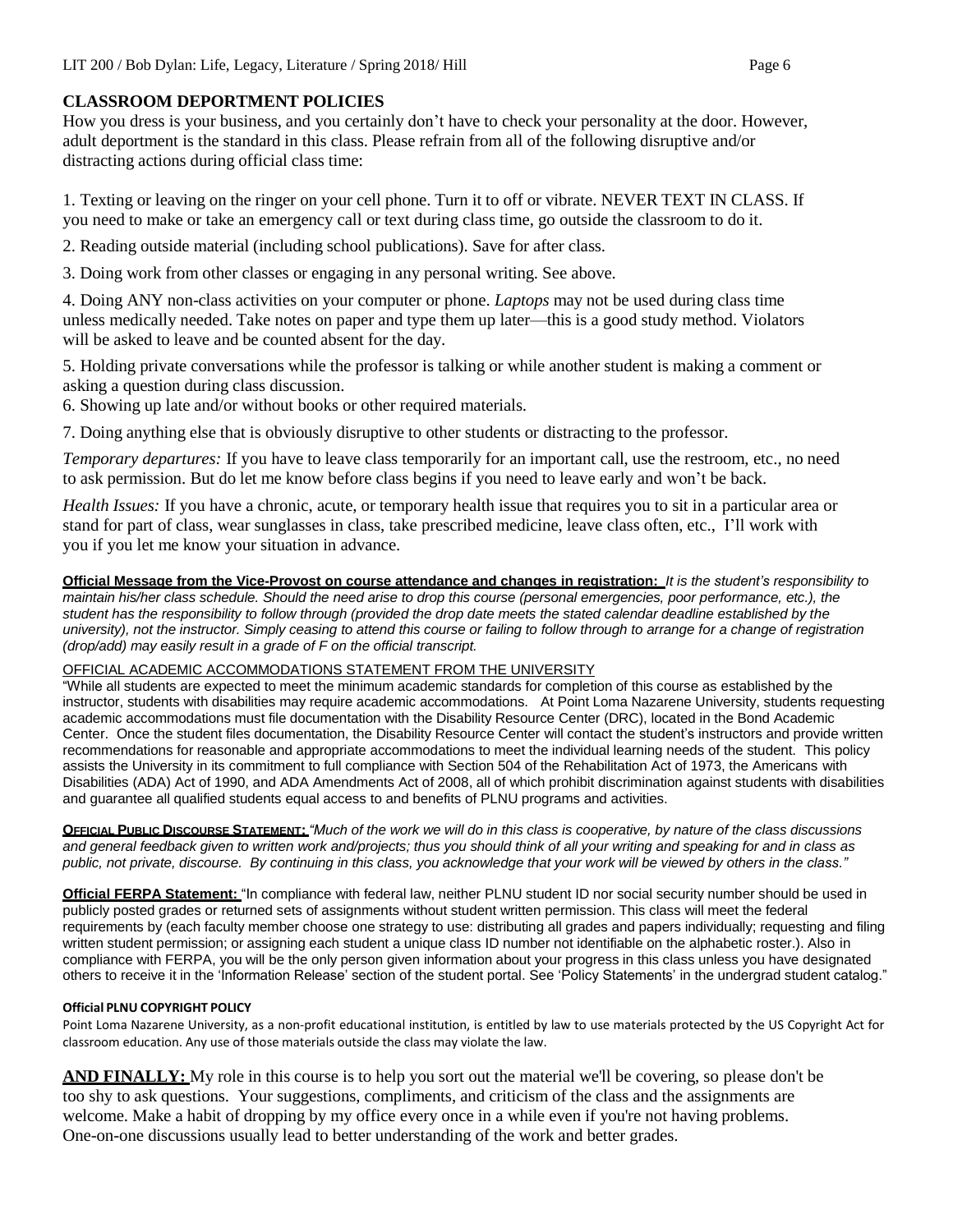### **COURSE CALENDAR**

**(Items may be added and the schedule may change; stay current by checking your e-mail. "Group Writing Due" refers to the group that needs to do a writing for this date)**

HOW TO FIND AND LISTEN TO THE ASSIGNED SONGS

If you have money and want to build a lifetime collection:

1. Buy the assigned albums new or used at a record store or online site. Most of them are available used for \$2-\$7 (plus shipping if bought online)

For econo or free listening:

1. Check out the albums from your local public library and load them temporarily onto your ITunes. The San Diego library, for instance, has pretty much all of Dylan's albums. Try the library's "search the catalogue" and "hold" features for most efficient collection of the albums you want.

2. Listen on YouTube, [www.dailymotion.com/video,](http://www.dailymotion.com/video) or other free sites. Be sure to listen to the official album versions by Dylan himself.

3. Join Apple Music, or Spotify or one of the other streaming sites. Spotify has a three-month free trial, which will get you through class. Apple Music has a similar deal.

4. Get an Amazon Student Prime free trial. Read the fine print carefully

5. Google "Listen to Bob Dylan free" for other ideas.

6. "Songpool" with classmates to gather all songs from above sources.

| <b>DATES</b>      | <b>ACTIVITIES /READING QUIZ ON</b>                                                                                     | Group<br>Writing Due + NOTES |
|-------------------|------------------------------------------------------------------------------------------------------------------------|------------------------------|
| Week 1            | <b>BEFORE OUR FIRST CLASS:</b>                                                                                         | ALL groups:                  |
| TH 1/11           | Syllabus: Read it carefully and do the quiz included with this document. Print and bring a                             | Syllabus Quiz                |
|                   | hardcopy with you to class.                                                                                            |                              |
| Week 2            | <b>Chronicles CH 1</b>                                                                                                 |                              |
| TU 1/16           | bobdylan.com, Wikipedia "Bob Dylan" & Expecting Rain: Spend a half-hour or so checking out<br>these three sites.       | Writing Due: GROUPS 1&2      |
|                   | SONGS Roots, 1961-63. Album Titles are in Bold                                                                         | Early video clips            |
|                   | Bob Dylan "Talkin' New York"" "Baby Let Me Follow You Down", "Song to Woody."                                          | Bob Dylan scrapbook          |
|                   | The Freewheelin' Bob Dylan "Blowin' in the Wind", "Girl of the North Country", "Masters of                             | Nobel Prize Speech           |
|                   | War", "Hard Rain's a Gonna Fall", "Don't Think Twice", "Talkin' World War III Blues",<br>"Corina Corina"               |                              |
|                   | The Times They Are A Changin'                                                                                          |                              |
|                   | "The Times They Are A Changin"", "With God on Our Side", "One Too Many Mornings" North                                 |                              |
|                   | Country Blues" "Boots of Spanish Leather"                                                                              |                              |
|                   | Chronicles CH 2 pp 25-35 (stop at "dead wrong.")                                                                       |                              |
| Week 2<br>TH 1/18 | SONGS All Original, 1964-65:                                                                                           | Writing Due: GROUPS 3&4      |
|                   | Another Side of Bob Dylan "All I Really Want to Do", "Chimes of Freedom", "I Shall Be Free                             | Video: No Direction Home;;   |
|                   | #10", "To Ramona", "My Back Pages" "It Ain't Me, Babe."                                                                | Don't Look Back              |
|                   | Bringing it All Back Home "Subterranean Homesick Blues", "She Belongs to Me", "Mr.                                     |                              |
|                   | Tambourine Man", "It's All Right Ma," "It's All Over Now, Baby Blue."                                                  |                              |
| Week 3            | Chronicles CH 2 pp 35-56 (stop at "stranger that approached")                                                          |                              |
| TU 1/23           | SONGS Beyond Back Home, 1965-1966:                                                                                     | Writing Due: GROUPS 5&6      |
|                   | Hwy 61 Revisited "Like a Rolling Stone", "Ballad of a Thin Man", "Hwy 61 Revisited",                                   | Video: No Direction Home     |
|                   | "Desolation Row."                                                                                                      | SF Press Conference          |
|                   | Bob Dylan's Greatest Hits Vol. 1: "Positively 4 <sup>th</sup> Street"                                                  |                              |
|                   | <b>Blonde on Blonde</b><br>"Rainy Day Women", "Visions of Johanna", "I Want You", "Stuck Inside of Mobile", "Just Like |                              |
|                   | a Woman", "4 <sup>th</sup> Time Around", "Sad-Eyed Lady of the Lowlands."                                              |                              |
|                   |                                                                                                                        |                              |
| Week 3            | Chronicles CH 2 pp. 56-73 (stop at "Cisco had died.")                                                                  |                              |
| TH 1/25           | SONGS Way Back Home, 1967-69                                                                                           | Writing Due: GROUPS 7&8      |
|                   | John Wesley Harding: "John Wesley Harding," "Frankie Lee and Judas Priest", "Dear                                      | Midterm Review               |
|                   | Landlord"                                                                                                              | Video: No Direction Home     |
|                   | <i>Nashville Skyline:</i> "Girl of the North Country", "I Threw it All Away", "Lay Lady Lay",                          |                              |
|                   | "Tonight I'll be Staying Here With You"                                                                                |                              |
|                   |                                                                                                                        |                              |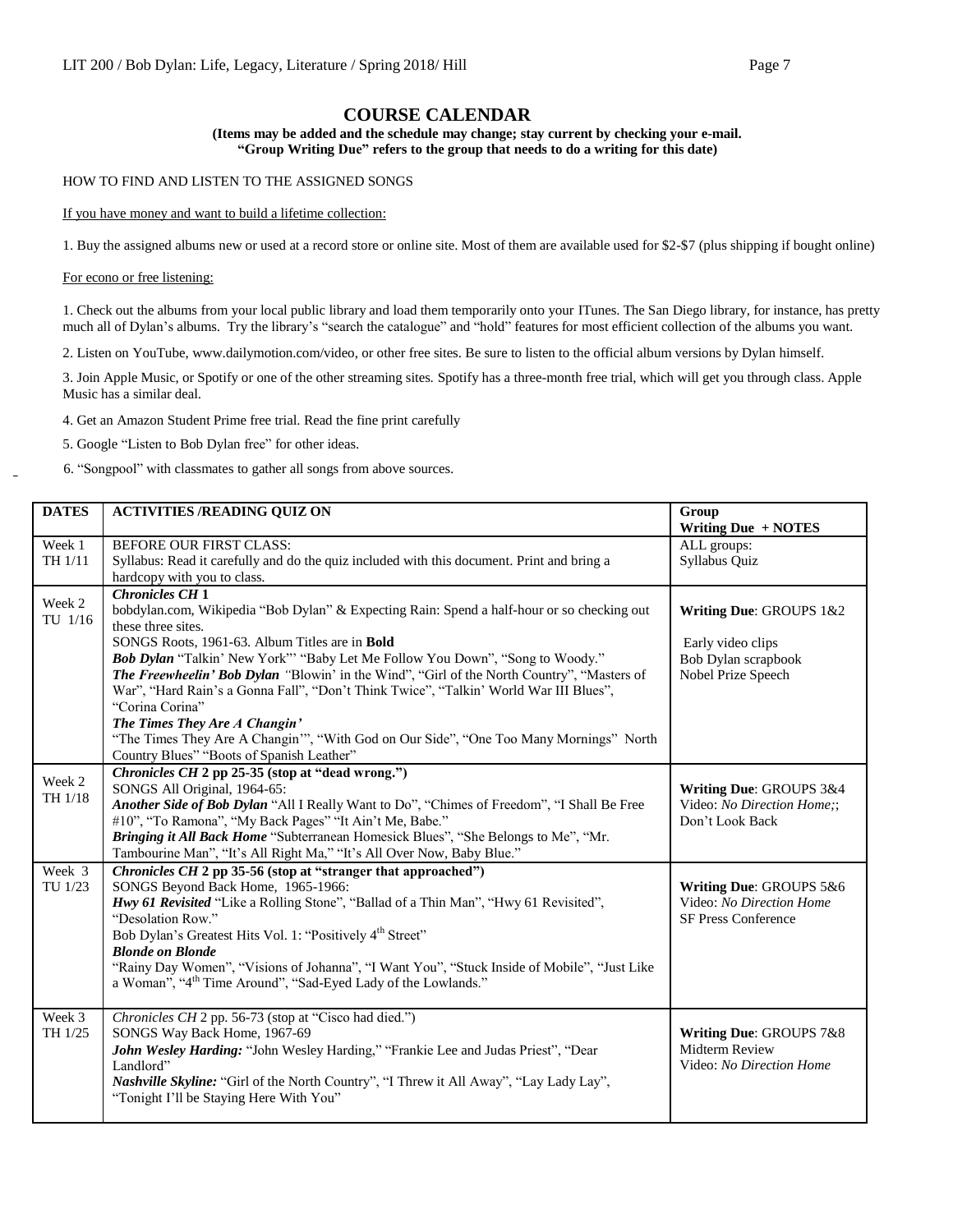|                                       | LIT 200 / Bob Dylan: Life, Legacy, Literature / Spring 2018/ Hill                                                                                                                                                                                                                                                                                                                                                                                                                                                              | Page 8                                                                           |
|---------------------------------------|--------------------------------------------------------------------------------------------------------------------------------------------------------------------------------------------------------------------------------------------------------------------------------------------------------------------------------------------------------------------------------------------------------------------------------------------------------------------------------------------------------------------------------|----------------------------------------------------------------------------------|
| Week<br>4<br>$\mbox{TU}$<br>1/30      | Chronicles CH 3 pp 105-124 (stop at "Those are tough ones.")<br>Basement Tapes: "Please Mrs. Henry", "Million-Dollar Bash", "You Ain't Goin Nowhere"<br>Self Portrait (1969) "All the Tired Horses," "Early Mornin' Rain", "Livin' the Blues" "Like a<br>Rolling Stone", (Live) "Copper Kettle"<br>New Morning (1970) "If Not for You", "Day of the Locust", "If Dogs Run Free", "New<br>Morning", "Sign on the Window", "Father of Night"                                                                                     | Writing Due: GROUPS 9&10<br>Video TBA                                            |
| Week<br>4<br>TH<br>$2/1$              | Chronicles CH 3 pp 124-141<br>In the Wilderness, 1971-1974:<br>Billy the Kid: "Knockin on Heaven's Door" Planet Waves: "Forever Young"<br>Bob Dylan's Greatest Hits Vol 2: "When I Paint My Masterpiece", "Tomorrow is a Long<br>Time" "You Ain't Goin' Nowhere", "I Shall be Released"                                                                                                                                                                                                                                        | <b>MIDTERM</b><br>Video clip: "Pat Garett & Billy the<br>Kid                     |
| Week<br>5<br>TU<br>$2/6$              | Guest speaker Dr. Karl Martin: "Dylan and Christianity"<br>Chronicles CH 4 pp 145-162 (Stop at "Nothing would be exactly right")<br>Read: Robert Hilburn interview with Dylan, 1980. Will be available on Canvas.<br>Saved, 1978-1983<br>Slow Train Coming "Gotta Serve Somebody", "Slow Train Coming", "When He Returns."<br>Saved "Saved", "Pressing On."<br>Shot of Love "Property of Jesus", "Love That's Pure", "Every Grain of Sand"<br>Infidels: "Jokerman", "Sweetheart Like You", "Neighborhood Bully" "Man of Peace" | Writing Due: GROUPS 1&2                                                          |
| Week<br>5<br>TH<br>2/8                | Guest Speaker Dr. Carol Blessing: "Dylan and romantic love + British folk origins of his work"<br>Chronicles CH 4 pp 162-187 (Stop at "he certainly could have")<br>ALSO READ AND WRITE ON: Blood on the Tracks "Tangled Up in Blue", "Twist of Fate",<br>"You're a Big Girl Now", "Idiot Wind", "You're Gonna Make Me Lonesome"                                                                                                                                                                                               | Writing Due: GROUPS 3&4<br>Video: Tempe and Toronto talks                        |
| Week<br>$6\,\mathrm{TU}$<br>2/13      | Lean to Swamp, 1976-1989<br>Chronicles CH 4 pp 187-200 (Stop at "good to be off by ourselves")<br>Desire "Hurricane", "Black Diamond Bay", "Sara"<br>Empire Burlesque "Clean Cut Kid", "Dark Eyes"<br>Street Legal "Please Stop Crying", "Where Are You Tonight."<br>Knocked Out Loaded "Brownsville Girl"<br>Down in the Groove "Silvio"<br>Good as I Been to You "Frankie and Albert", "Hard Times", "Diamond Joe", "Froggie Went a<br>Courtin"<br>World Gone Wrong "Love Henry", "Delia", "Lone Pilgrim"                    | Writing Due: GROUPS 5&6<br>Video: "Dark Eyes" with PS                            |
| Week<br>6 TH<br>2/15                  | Chronicles CH 4 pp 200-221<br>More Swamp and Other Roots 1987-1995<br>Oh Mercy "Everything is Broken", "Ring Them Bells", "Long Black Coat", "Most of the<br>Time", What Good Am I"<br>Bob Dylan's Greatest Hits Volume 3: "Dignity" "Series of Dreams"<br><b>Under the Red Sky:</b> Under the Red Sky", "Handy Dandy"                                                                                                                                                                                                         | Writing Due: GROUPS 7&8<br><b>MTV</b> Videos                                     |
| Week<br>$\tau$<br>$\mbox{TU}$<br>2/20 | Chronicles CH 5 pp 225-246 (Stop at "I know I can count on you.")<br>Back on Top, 1997-2006:<br>Time Out of Mind "Lovesick" "Tryin' to Get to Heaven", Not Dark Yet."<br>Single, available on YouTube: "Things Have Changed"<br>Love and Theft "Mississippi", "Summer Days" "High Water" "Po' Boy."<br>Modern Times "Nettie Moore" "Workingman's Blues #2" "When the Deal Goes Down"                                                                                                                                           | Writing Due: GROUPS 9&10<br>Video/Audio: Nobel Prize speech<br>and lecture, etc. |
| Week<br>7<br>TH<br>2/22               | Chronicles CH 5 pp 246-293<br>Odd Fellows, 2006-2012:<br>Songs From<br>Together Through Life "I Feel a Change Comin' On" "It's All Good"<br>Xmas of the Heart "Must Be Santa"<br>Tempest "Duquesne Whistle", "Long and Wasted Years", "Roll on, John."<br>In Class: Easy Listening, 2013-2017: Shadows in the Night,<br>Fallen Angels Triplicate<br>Video: "Must be Santa", etc.                                                                                                                                               | <b>TBA</b>                                                                       |
| Week<br>8<br>$\mbox{TU}$<br>2/27      |                                                                                                                                                                                                                                                                                                                                                                                                                                                                                                                                | FINAL PRESENTATIONS IN<br><b>CLASS</b>                                           |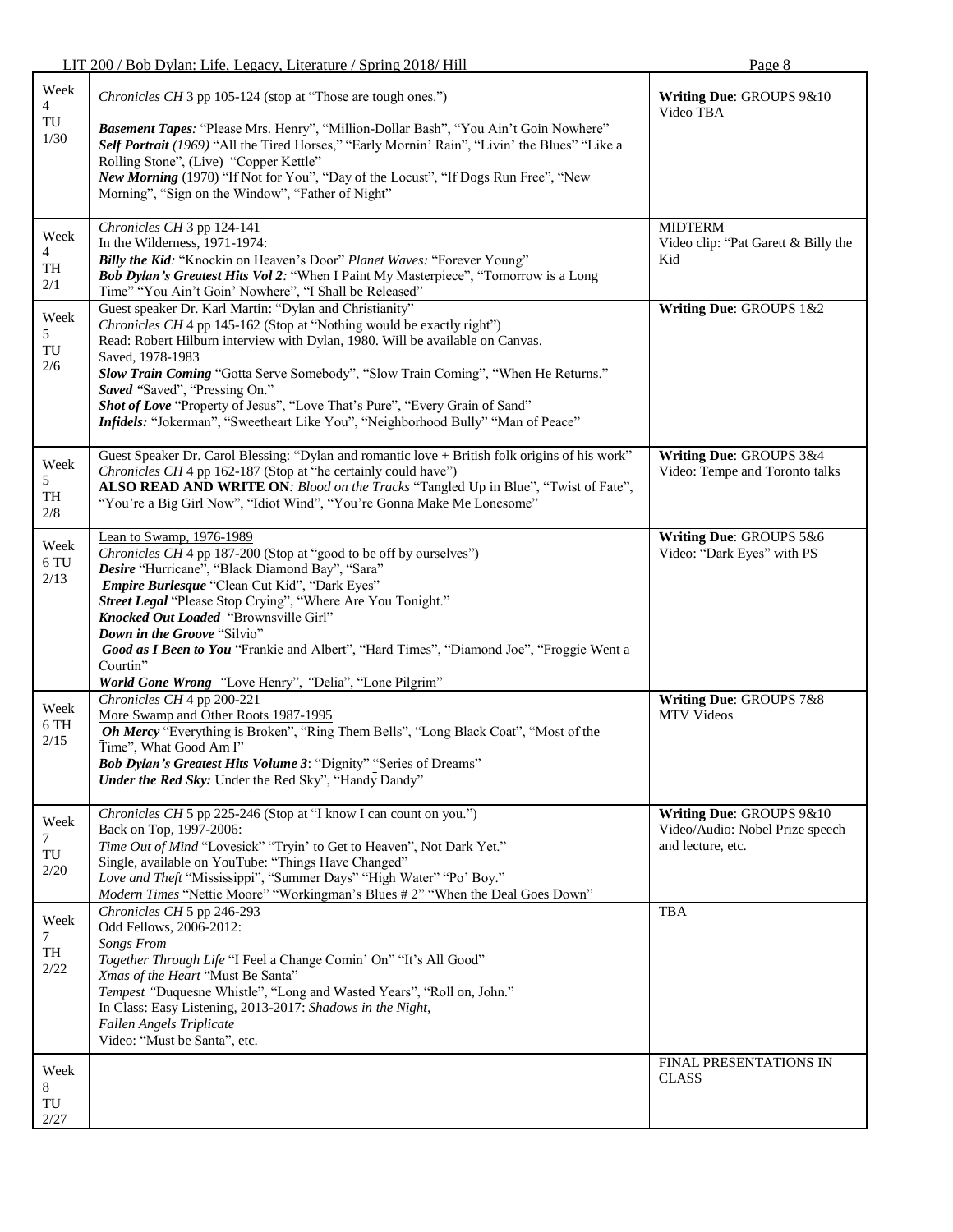#### LIT 200 / Bob Dylan: Life, Legacy, Literature / Spring 2018/ Hill Page 9 *CLASS LIST AND GROUP NUMBER*

*The number after your name on the adjacent list will tell you what discussion group you're in and when you're scheduled to turn in a reading sheet. You'll find the reading sheet dates on page 7-8 in the column labeled "Writing Group Due." Fill in the blanks below so you'll have your due dates handy for your calendar and the syllabus quiz.*

# *NOTE: you may switch groups with another class member in the first week—but you must request the switch in advance, by telling me and sending an email.*

*MY GROUP NUMBER IS* 

| <i><b>MY FIRST WRITING</b></i><br><b>ASSIGNMENT</b><br><b>IS DUE</b> |                |                       | <b>MY SECOND WRITING</b><br><b>ASSIGNMENT</b><br><b>IS DUE</b> |
|----------------------------------------------------------------------|----------------|-----------------------|----------------------------------------------------------------|
| <b>NAME</b>                                                          | <b>GROUP</b>   |                       |                                                                |
| Bravo, Joseph                                                        | $\overline{2}$ | Smith, Annika         | 1                                                              |
| Furnari, Nicholas                                                    | $\overline{4}$ | Swanson, Abbigail     | 2                                                              |
| Gracia, Leandra                                                      | 5              | Taylor, Bailey        | 3                                                              |
| Groneberg, Grace                                                     | 6              | Texeira, Camryn       | 4                                                              |
| Haeussler, Aimee                                                     | 7              | Tholen, Maggie        | 5                                                              |
| Hamon, Corrina                                                       | 8              | Velastegui, Katherine | 6                                                              |
|                                                                      |                | Villegas, Aaron       | 7                                                              |
| Higginbotham, Jake                                                   | 10             | Waggoner, Alyssa      | 8                                                              |
| Holguin, Jeremy                                                      | 1              | Ward, Conner          | 9                                                              |
| Holmquist, Cici                                                      | 2              | Wilkey, Jane          | 10                                                             |
| Houck, Dustin                                                        | 3              |                       |                                                                |
| Imson, Dominique                                                     | 4              | Bergmann, Maddie      | 1                                                              |
| Jefferis, Carly                                                      | 5              | Bristol, Kaitlyn      | 3                                                              |
| Johnston, Taylor                                                     | 6              | Caballero, Heidi      | 9                                                              |
| Jones, Nellie                                                        | 7              | Guridi, Yuendie       | 8                                                              |
| Lawrence, Marisa                                                     | 8              |                       |                                                                |
| Loveland, Nathan                                                     | 9              |                       |                                                                |
| Manio, Nerizza_                                                      | 10             |                       |                                                                |
| Martinez, Jeremy                                                     | 1              |                       |                                                                |
| Orrin, Emma                                                          | 2              |                       |                                                                |
| Relaford, Hannah                                                     | 3              |                       |                                                                |

Richardson, Gabe 4 Rodgers, Hayden 5 Rogers, Madison 6 Sapida, Nicole 7 Sepulveda, Emily 9 Shin, Seungin 10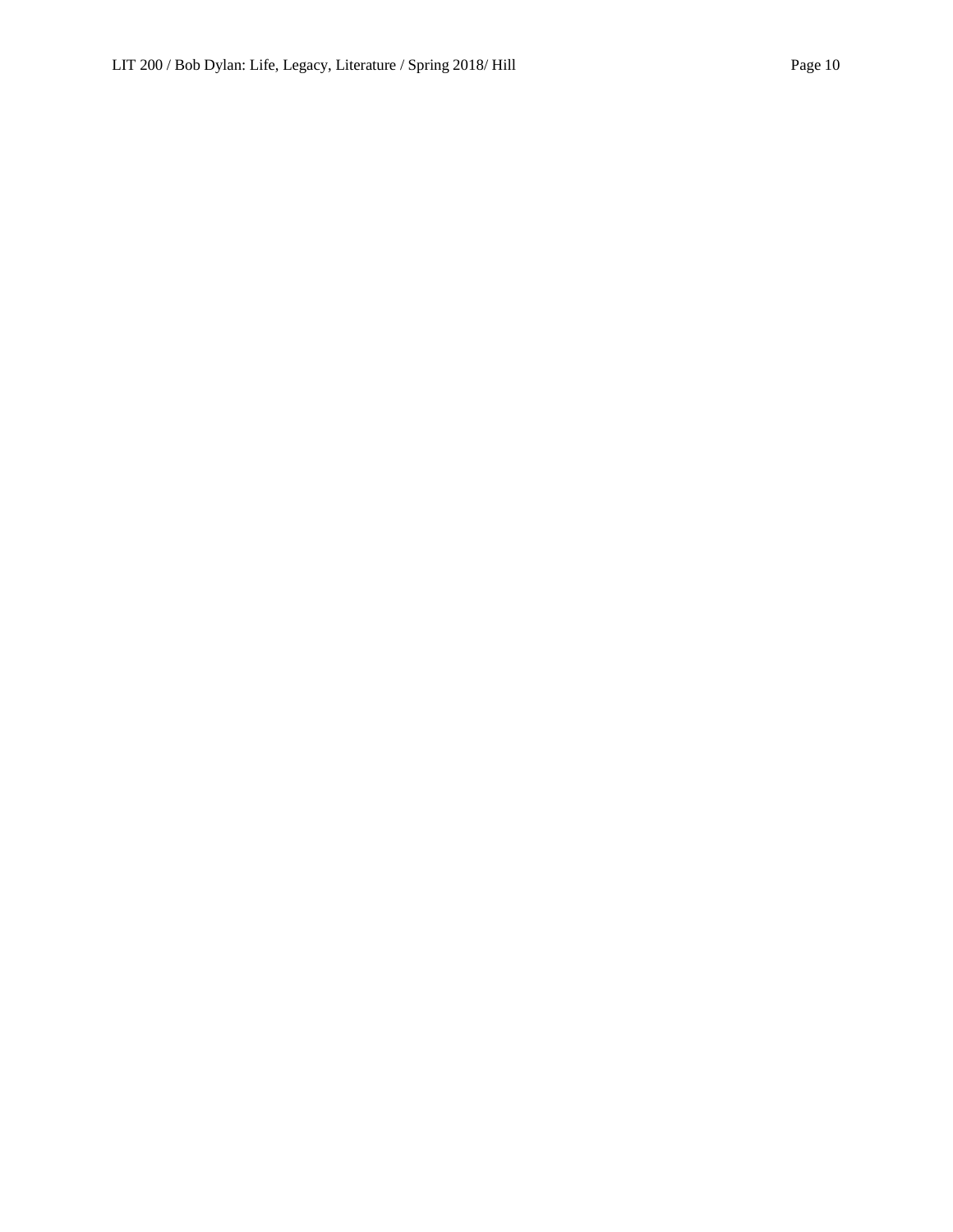#### SYLLABUS QUIZ NAME

Instructions: Brieflyanswerall questions *AND note the section number of the syllabus where you found the answer*  $(3.2, 4.1, etc.)$  OR the page and paragraph if there isn't a section number for where you found the answer. TYPE YOUR ANSWERS, THEN PRINT OUT THE PAGES and bring them to the first class.

1. I read the above instructions, especially the underlined part, and will thereby not lose lots of points on this quiz for not following all instructions.

2. Is it okay to call the professor's cell phone? If you can't get hold of the professor anywhere, what should you do?

3. Which recorded version of the assigned Bob Dylan songs should you listen to and write on?

4. How often should you check your email for updates on this class?

5. If your score on all work is 845/1000 at the end and you do not exceed the two-absence limit, what will your final letter grade be?

6. If your score on all work is 845/1000 at the end and you miss three classes, what will your final letter grade be? What will your final grade be if you have 845 points and miss 5 classes?

7. What should you do if you feel an overwhelming compulsion to text during class? What if you have to make an emergency call?

8. What happens to your attendance record if you show up late five times?

9. What happens to your final grade if you don't turn in one of your writing assignments, or you turn it in 6 calendar days late?

10. What happens to your grade if you turn in one of your writing assignments two calendar days late?

11. If you get perfect scores-- all possible points on all assignments-- EXCEPT you don't show up for the final presentation, what will your final grade be?

12. True or False: To eliminate clutter, you should throw away papers the professor has already graded.

13. True or False: It is okay to be late for class if it's because the printer in the library is messed up right before class and you had to wait because your writing assignment is due today?

14. If you have a health or learning problem that may affect your performance in the class, what should you do?

15. True or False: This is a gen-ed class, so spelling, grammar, and format don't really count on your writing assignments.

16. True or False: Plagiarism isn't serious if you don't do it on purpose.